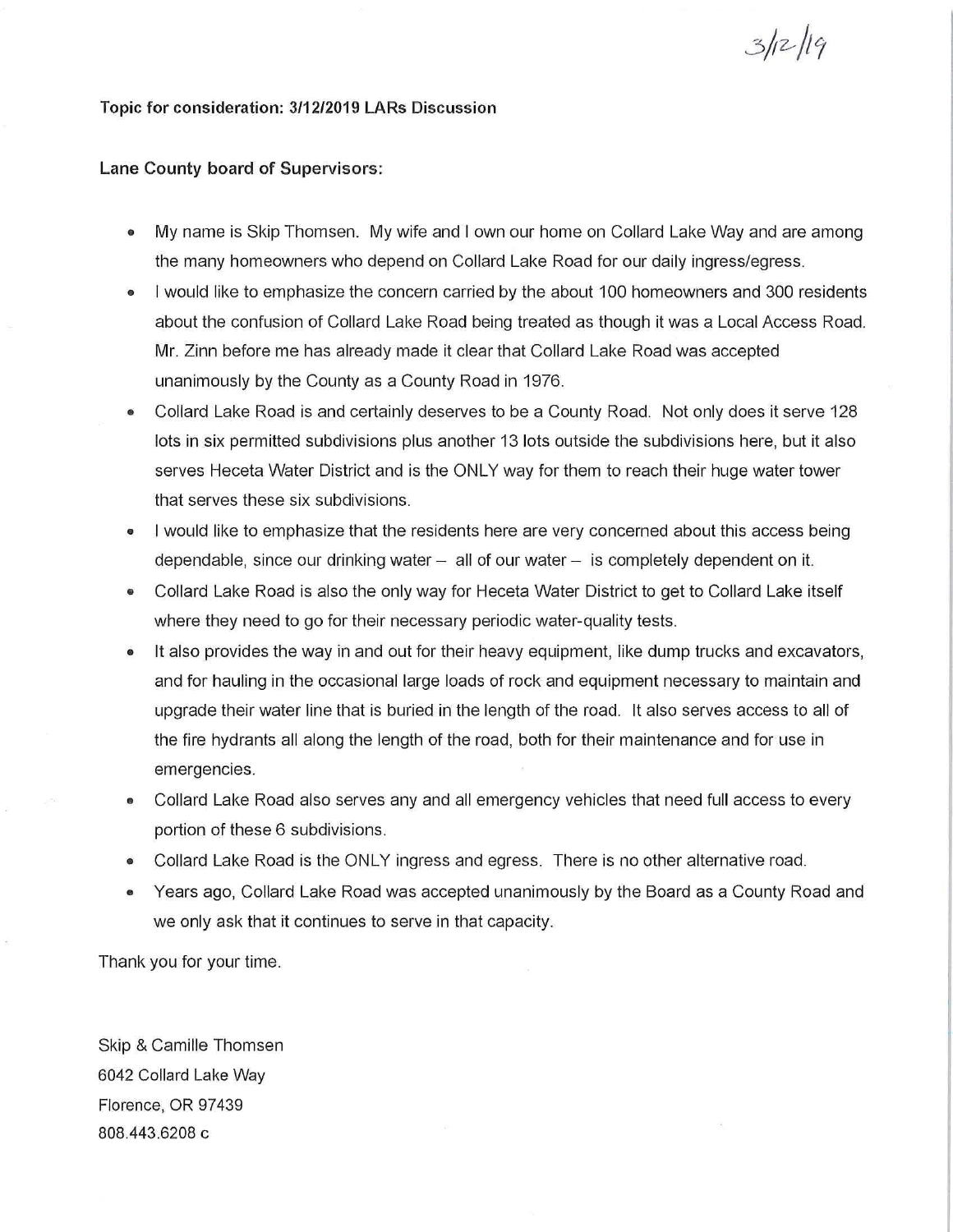## March 12, 2019

 $\alpha \geq 1$ 

## To: Lane County Board of commissioners

I am Marilyn Adkins and I've owned my property on Collard Lake Way for 39 years. My neighbors who are speaking to you today represent concerns shared by the residents of our area.

First, a little background on the history of Collard Lake Road -

On April 12, 1997, the Collard Lake Road Neighborhood Association in a letter of that date, made a request to the Lane County Board of Commissioners, as follows: "The issue is  $-$  the status of Collard Lake Road and its branches." They went on to attach a copy of the minutes of the February  $18<sup>th</sup>$ ,  $1976$ , Board of County Commissioners meeting during which the board voted unanimously and without any conditions to " ... accept Collard Lake Road into the County road system. Hayward seconded, it was so ordered and all Commissioners voted 'aye."'

This earlier group did not ask the Board to add another road onto the current County road system, but they wanted recognition of the correct and legal status of the road, which has County Road status.

Under County Road status, regular maintenance occurs that prevents more costly emergency situations from developing. Another issue to always keep in mind is the need for a maintained County Road that provides a reliable approach for forest fire, house fire, police, and ambulance vehicles, and would allow these emergency vehicles to assist residents in need.